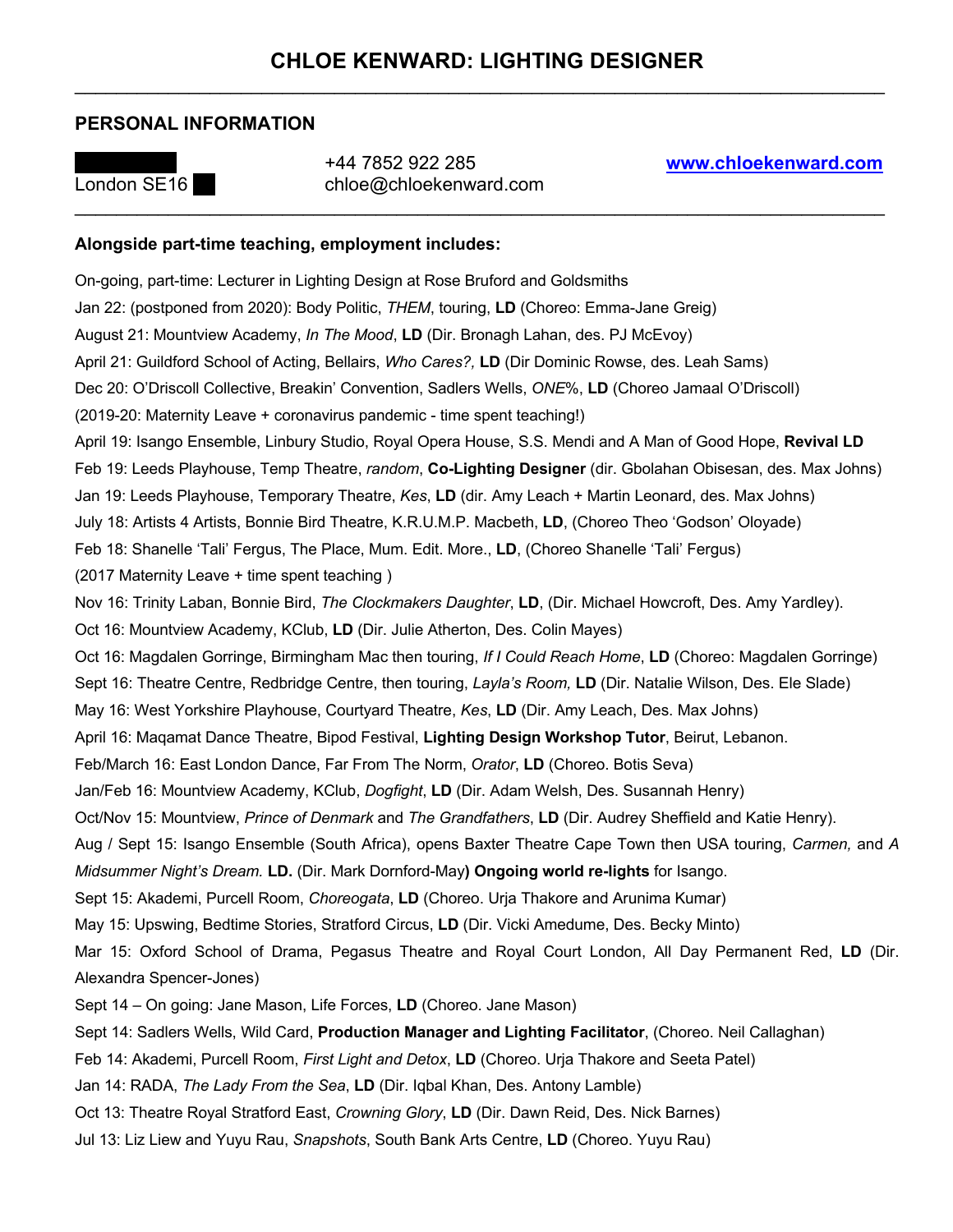Jun 13: Drama Studio London, *Bright and The Bold, Earthquakes in London, Time and The Conways, Accrington Pals*, New Diorama Theatre, **LD** (Dir. Kit Thacker, Jonathan Kemp, Gillian King, Holly Wilson)

Jun 13: Pagrav

Dance Company, *Detox*, R & D, South East Dance, **LD** (Choreo. Urja Thakore)

May 13: Tokyo Metropolitan Theatre, *The Bee*, Korea/Mid East/Romania Tour, **Re-lighter** for Rick Fisher

Apr 13: Islington Community Theatre, Pleasance Islington& The Centre, **LD** (Dir. Ned Glasier, Des. Charlie D'Amigos)

Mar 13: Upswing, What Happens in Winter, Stockton Arc then UK Touring, **LD** (Dir. Vicki Amedume and Gemma Fairlie, Des. Mika Handley)

Nov 12: Arc Theatre, *Cinderella*, Broadway Barking, **LD** (Dir. Carole Pluckrose, Des. Ian Teague)

Oct12: Rix Productions, *You Can Still Make a Killing*, Southwark Playhouse, **LD** (Dir. Matthew Dunster, Des. Alison McDowall)

June 12: Michael Clark Company, *Come Been and Gone*, Scotland Tour, **Production Electrician**

Mar 12: Isango Ensemble (South Africa), opens Hackney Empire, *La Boheme, Aesop's Fables,* and *The Ragged Trousered Philanthropists*, **Lighting Designer.** (Dir. Mark Dornford-May**) Ongoing world re-lights** for Isango.

May 11-March 12: Hofesh Shechter Company, five different works*,* **World Tour**, **Re-lighter** for Lee Curran

Aug 11: Greenwich Playhouse, The Company, *Mack and Mabel*, **Lighting Designer** (Dir. Ben Occhipinti)

Jul 11: Tristan Bates Theatre, *The Quick*, **Lighting Designer** (Dir. Lucy Richardson, Des. Alison McDowall)

Apr 11: Clod Ensemble, *An Anatomie*, Sadlers Wells, **Associate Lighting Designer** for Hansjorg Schmidt

Apr 11 + 12: National Student Drama Festival, **Technical Advisor**

Mar 11: Islington Community Theatre, *Frank and Ferdinand*, Soho Theatre (for NT Connections) and The Electric Space (complete build venue) **Lighting Designer and Technical Manager** (Dir. Ned Glasier, Des. Charlie D'Amigos)

Feb 11 - ongoing: Company FZ, *Horse*, UK Tour, **Re-lighter** for Andy Purves

Feb 11: Green Shoe Arts, *Those Three and Me*, **Lighting Designer**

Feb 11: Box Clever, *Romeo and Juliet*, UK Tour, **Lighting Designer** (Dir. Stephen Burke)

Jan 11: Quicksilver, *Primary Voices*, New Diorama Theatre, **Lighting Designer** (Dir. Guy Holland, Des. Jo Paul)

Nov 10: M4 Entertainment, *Brainiac*, Transfer to **Dubai, Lighting Designer**

Nov 10: Box Clever, *The Hate Play*, UK Tour, **Lighting Designer (Dir. Ria Parry)**

Aug 10: The Place, *Place Prize*, **Venue Technician**

Jul 10: Strangeface Theatre Company, *The Last Resort*, Transfer to **Tehran, Iran, Re-lighter**

Jul 10: Circus Space, *London Youth Circus,* **Associate Lighting Designer** for Andy Purves

May 10: Theatre Is, *Epiphany*, UK Tour, **Lighting Designer** (Dir. Stuart Mullins, Des. Giulia Scrimieri)

Feb 10: Northern Stage, *Oh What A Lovely War*, UK Tour, **Prod LX + Re-lighter** for Charles Balfour

Nov 09: Lyric Hammersmith, *Cinderella*, **Re-lighter** for Natasha Chivers

Sept 09: ETT, *The Hypochondriac*, UK Tour, **Prod LX + Re-lighter** for Charles Balfour

Aug 09: Lyric, *The First Thing That Ever Happened*, Lyric Hammersmith, **Lighting Designer** (Dir. John Nicholson)

Jul 09: PIT Theatre, *A Stroke of Genius*, Pleasance Edinburgh, **Lighting Designer** (Dir. David Byrne)

May 09: National Youth Theatre, **Deputy Head of Lighting**

Feb 09: Graeae Theatre, *Whiter than Snow*, UK Tour, **TSM (Re-lights)** for Richard G Jones

Dec 08: The Place for Contemporary Dance, Resolution Festival, **Technician** + **Lighting Designer**

Oct 08: ATC / Young Vic, *The Brothers Size*, UK Tour & **Istanbul**, **TSM (Re-lights)** for Mike Gunning

May 08: Headlong Theatre, *The English Game*, UK Tour, **Prod. LX & Re-lighter** for Charles Balfour

Apr 08: Ffin Dance, *Birds of a Feather*, UK Tour, **Lighting Designer** (Choreo. Sue Lewis)